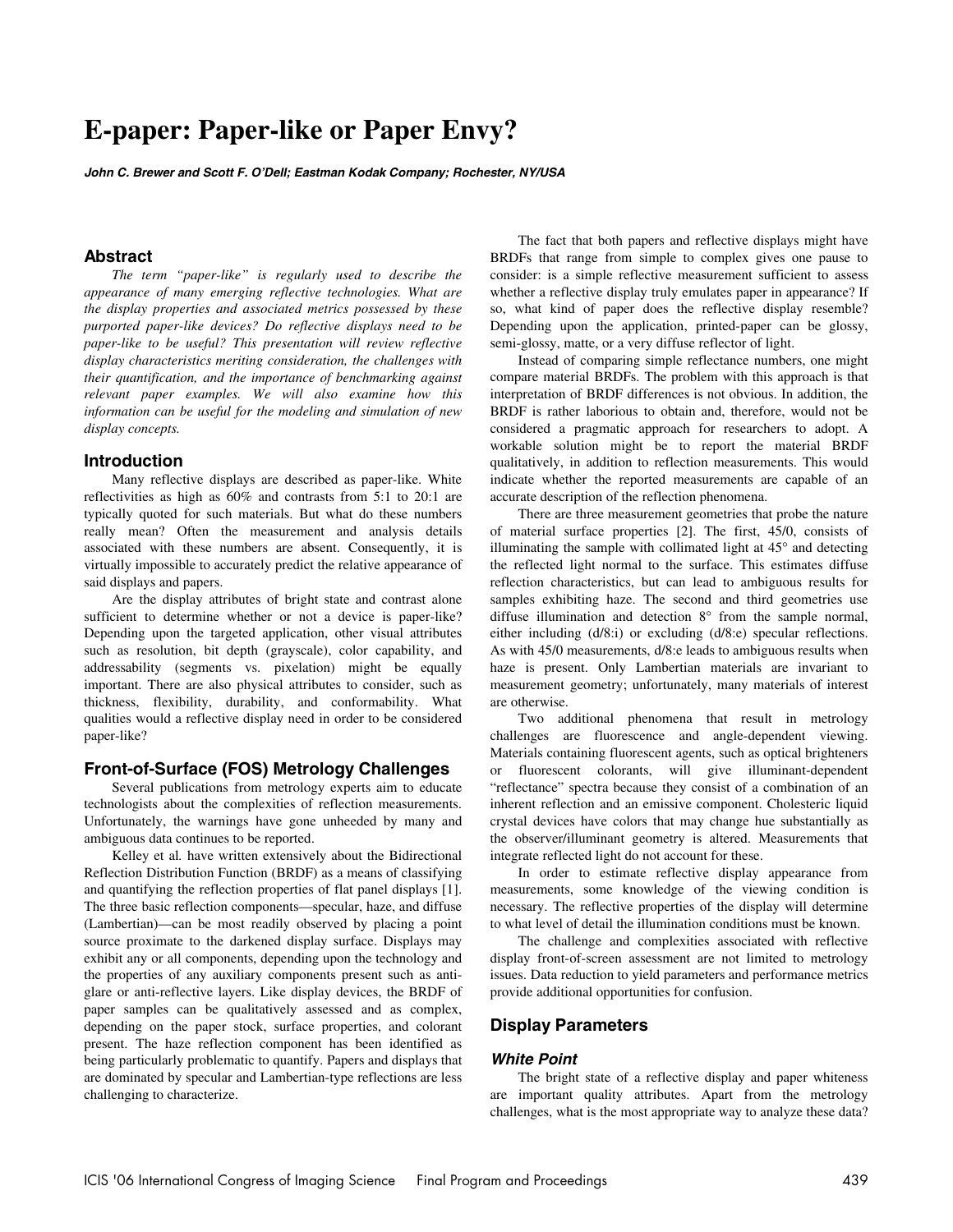The three most common metrics reported are percent reflectivity (%R), luminance factor  $(Y)$ , and CIE lightness  $(L^*)$ .

While most prevalent, %R is arguably the least useful to report, and those unfamiliar with human perception will visualize the associated appearance incorrectly. For color displays, %R is ambiguous as maximum reflectivity value is not a reliable predictor of relative intensity.

Luminance factor (Y), an estimate of visual intensity compared to an identically illuminated, perfectly diffuse white, is considered an improvement over %R, as it accounts for the influence of the visible spectrum on the perception of intensity. Unfortunately, luminance factor is not a perceptually uniform scale. For example, a mid-tone gray ("half-way" between white and black) would have a luminance factor of about 0.2, not 0.5, as a layperson might expect.

The lightness scale defined by CIE L\*, a power function of luminance factor, mitigates this shortcoming. A perfectly diffuse white would have an  $L^*$  of 100, absolute black an  $L^*$  of 0, and a gray, intermediate in lightness to the other two, an L\* of 50. Unlike the previous metrics, L\* differences are uniformly perceived throughout the scale. Figure 1 illustrates how tones evenly spaced in L\* are unequally distributed in luminance factor.



**Figure 1**. CIELab L\* as a Function of Luminance Factor

Table 1 lists the bright states for selected papers and reflective displays. The advantage of quoting  $L^*$  is clear; one gets a much better perspective of the proximity of display white to a "perfect white." A luminance factor of 50% might be considered to be "half-way there" by some; however, the associated  $L^*$  value of 76 indicates it is perceptually much closer.

**Table 1: Bright States of Papers and Reflective Displays.** 

| Device/            | $d/8$ :i |    | $d/8$ :e |    | 45/0 |    |
|--------------------|----------|----|----------|----|------|----|
| <b>Material</b>    | Y        | L* | Y        | Ŀ* | γ    | Ŀ* |
| <b>Newsprint</b>   | 0.61     | 82 | 0.61     | 82 | 0.58 | 81 |
| <b>Ad Circular</b> | 0.71     | 87 | 0.71     | 87 | 0.68 | 86 |
| Glossy             | 0.88     | 95 | 0.78     | 91 | 0.60 | 82 |
| Paper              |          |    |          |    |      |    |
| <b>Matte Paper</b> | 0.80     | 92 | 0.78     | 91 | 0.77 | 90 |
| E-Book             | 0.43     | 72 | 0.37     | 67 | 0.38 | 68 |
| E-Sian             | 0.26     | 58 | 0.22     | 54 | 0.19 | 51 |

L\* computations assume that the materials of interest (and the diffuse white reference used) are being viewed under identical conditions (illuminant intensity, surround, etc.). The exponent value of 1/3 is strictly valid for stimuli surrounded by mid-tone (L\* 50) gray field. If this is not so, another power function of luminance factor might be more appropriate to use [2].

### **Contrast**

Like bright state, contrast is a regularly quoted attribute of reflective displays. Unfortunately, the only thing standard about its reporting is that a ratio of X:1 is presented. High contrast is intuitively a desirable property. Unfortunately, that desire has resulted in some rather confusing and convoluted practices aimed a getting "good numbers." As with metrology, details are often scarce as to how the paper and/or display device was measured and how the associated contrast was computed.

The current practices for computing contrast are summarized in Table 2. The subscripts *w* and *k* are used to denote bright state and dark state values, respectively.

**Table 2: Current Practices for Computing Contrast** 

| <b>Equation</b>           |  |  |  |  |
|---------------------------|--|--|--|--|
| % $R_w$ /% $R_k$          |  |  |  |  |
| Y.,/Y,                    |  |  |  |  |
| $(Y_w - Y_k)/Y_k$         |  |  |  |  |
| $(Y_w - Y_k)/(Y_w + Y_k)$ |  |  |  |  |
|                           |  |  |  |  |



**Figure 2**. Spectral Reflectance of Light and Dark States of Various Devices

When the term contrast alone is used, it may be based upon a %R measurement or a ratio of bright and dark state luminance factors. Color reflective display researchers often use %R based contrast as an opportunity to produce inflated contrast numbers. For example, it is possible to take the maximum reflectivity of a colored bright state, and the minimum reflectivity value of a colored dark state, to get the highest contrast ratio. It is arguably more appropriate to compute luminance contrast for these situations, despite the fact that much lower contrast numbers might result.

Consider the reflectance spectra of three devices shown in Figure 2. All three devices share the same dark state reflectance,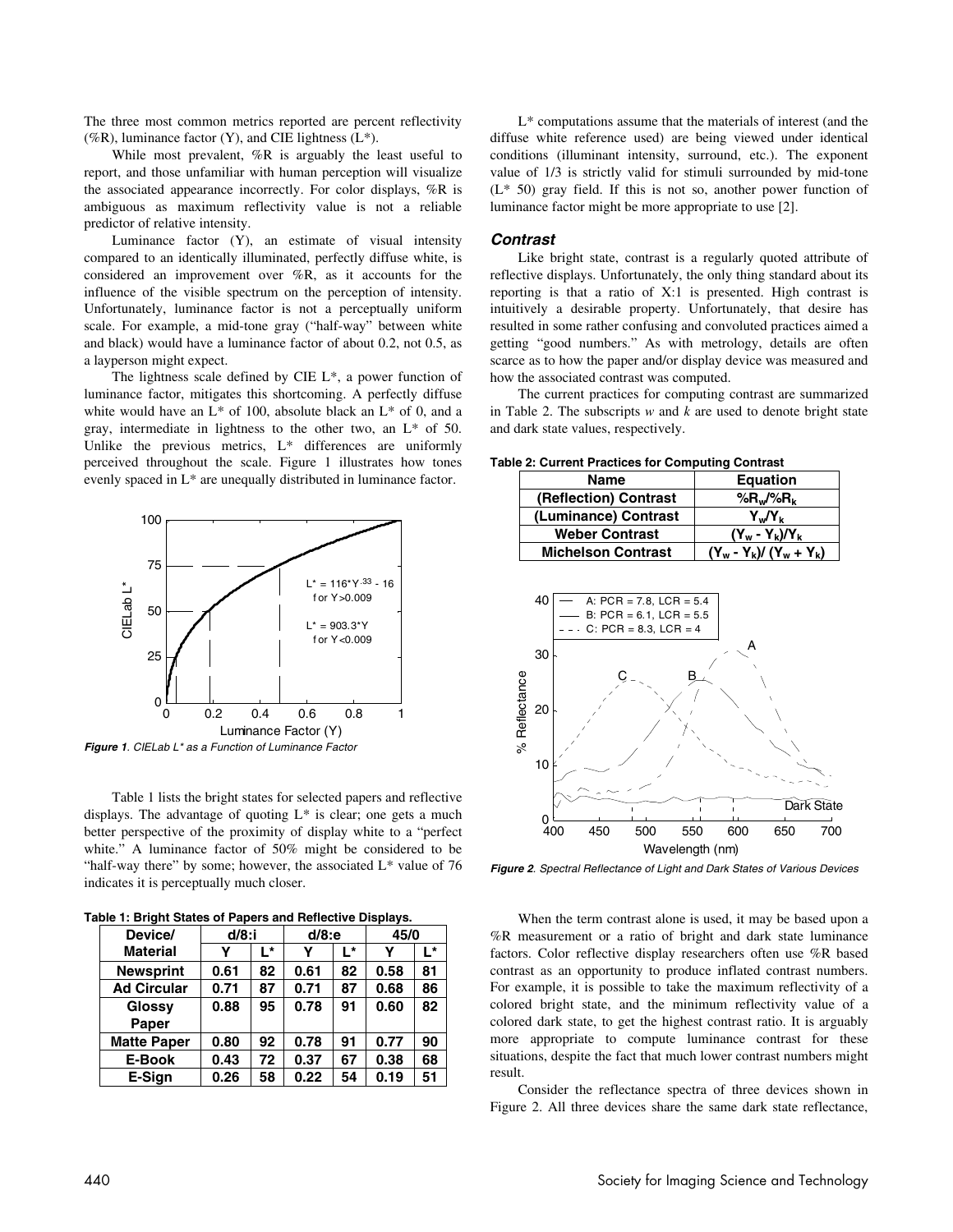but have very dissimilar bright state spectra. PCR and LCR represent %R and luminance contrast ratios, respectively. While Device A clearly has an advantage over Device B in terms of peak reflectance and PCR, they have equivalent LCR. Comparison of Devices B and C, which have identical peak reflectance, not only illustrates different LCR, but also highlights another "beneficial" aspect of using PCR to inflate numbers: small fluctuations in the spectra of the dark state at the wavelength of interest can boost contrast ratios.

Contrast numbers are also affected by the metrology chosen to compute them. For example, as shown in Table 3, 45/0 reflection measurements that exclude specular and portions of any haze components present yield better (higher) contrast numbers than those associated with d/8 measurements. For this reason, 45/0 LCR is often reported in spite of the fact that d/8:e data might be better correlated to common viewing conditions [2].

**Table 3: Luminance Contrast (LCR) of Papers and Reflective Displays. Qualitative appearance of the dark state of each material is parenthetically described with dominant features in uppercase (L = Lambertian, S = Specular, H = Haze)** 

| <b>Device/Material</b>   | $d/8$ :i | $d/8$ :e | 45/0    |
|--------------------------|----------|----------|---------|
| Spectralon (L)           | 57       | 57       | 66      |
| Newsprint (hL)           | 5.7      | 5.7      | 6.6     |
| <b>Ad Circular (sHL)</b> | 9.1      | 10       | 20      |
| <b>Glossy Paper</b>      | 14       | 45       | 60      |
| (ShL)                    |          |          |         |
| <b>Matte Paper (sHL)</b> | 14       | 18       | 81      |
| E-Book (sHL)             | 2.9      | 4.0      | 5.8     |
| E-Sign (SHL)             | 2.0      | 2.6      | 3.3     |
| <b>Opal/Glass (SI)</b>   | 23       | 292      | 1.2e+05 |

Vision scientists commonly use contrast metrics that relate luminance differences to levels of viewer adaptation [3]. For small stimuli in large uniform fields, Weber contrast is the most relevant metric. The large background predominantly influences the adaptation level.



**Figure 3**. Michelson Contrast as a Function of Luminance Contrast Ratio

Michelson contrast, alternatively called Modulation Contrast, has its origins in signal processing. There are many published papers that argue Michelson contrast is the most relevant metric for textual content, as both stimuli and field contribute to the adaptation level [4]. Performance metrics, based upon tasks sensitive to text legibility and readability, correlate well with Michelson contrast. A Michelson contrast of 0.5 is considered the minimum for text legibility [5]. Note that the first 4/5 of the Michelson scale is encompassed in the first decade of luminance contrast. Much of the remaining fifth is covered by the next decade of luminance contrast. Michelson Contrast is insensitive to LCRs higher that  $100:1$ .

There have been alternative expressions proposed for contrast. The appropriate contrast metric is likely applicationdependent. Independent of the metric used, one should be aware that many contrast numbers reported are fundamentally flawed as a result of artifacts present in the raw data. For example, Kelley [6] reports display dark states might be darker than measurements indicate, because of stray light entry into measurement apparatus.

## **Resolution**

While bright state and contrast are predominantly associated with the term paper-like, it is hard to envision applying the descriptor without some consideration of resolution. Reflective displays exist in either segmented or pixilated formats. Unlike whiteness or contrast, resolution is not an inherent paper attribute. It is a system issue, the net result of physical and optical spread of colorants and the properties of the marking engine used.

Emerging reflective display technology appears to be focused on informational applications that require text and glyph rendering. For these applications, one might argue that being paper-like requires consideration of a reflective display's text capabilities.

In this context, are reflective displays that use segments to depict text and numerals paper-like? Many LCD displays use image segments to create numerals and crude characters. Text is very difficult to render with segments, and designing for anticipated segment failures is problematic [7]. Segmented text is confined to fixed sizes, styles, spatial locations, and spacing. These constraints seem rather severe when one considers what is achievable with low-cost home printers and economical paper.

If only pixilated devices can be considered paper-like, then what resolution is sufficient? This is likely to be application specific but also would be expected to be a function of display size, intended viewing distance, and, from a creative standpoint, desired character font.

A commercially available reflective display E-book has a resolution of 170 dpi; approximately double that of CRT computer monitors. This is not surprising given that the E-book is viewed about two times closer than a monitor. Even so, 170 dpi falls short of the 300 dpi and higher resolutions of printed papers. As with CRT monitors, anti-aliasing is used to improve the loss of text quality at low resolution.

For devices that are pixilated, there is the additional issue of pixel aperture or fill factor. The FOS properties of both the active and inactive areas of the pixel contribute to the display appearance [4]. Reporting the reflection properties of only the active area leads to misleading predictions of pixilated display appearance.

## **Color Gamut and Bit Depth (Grayscale)**

Not all reflective displays are capable of color. Given the dominance of black and white printed materials in the world,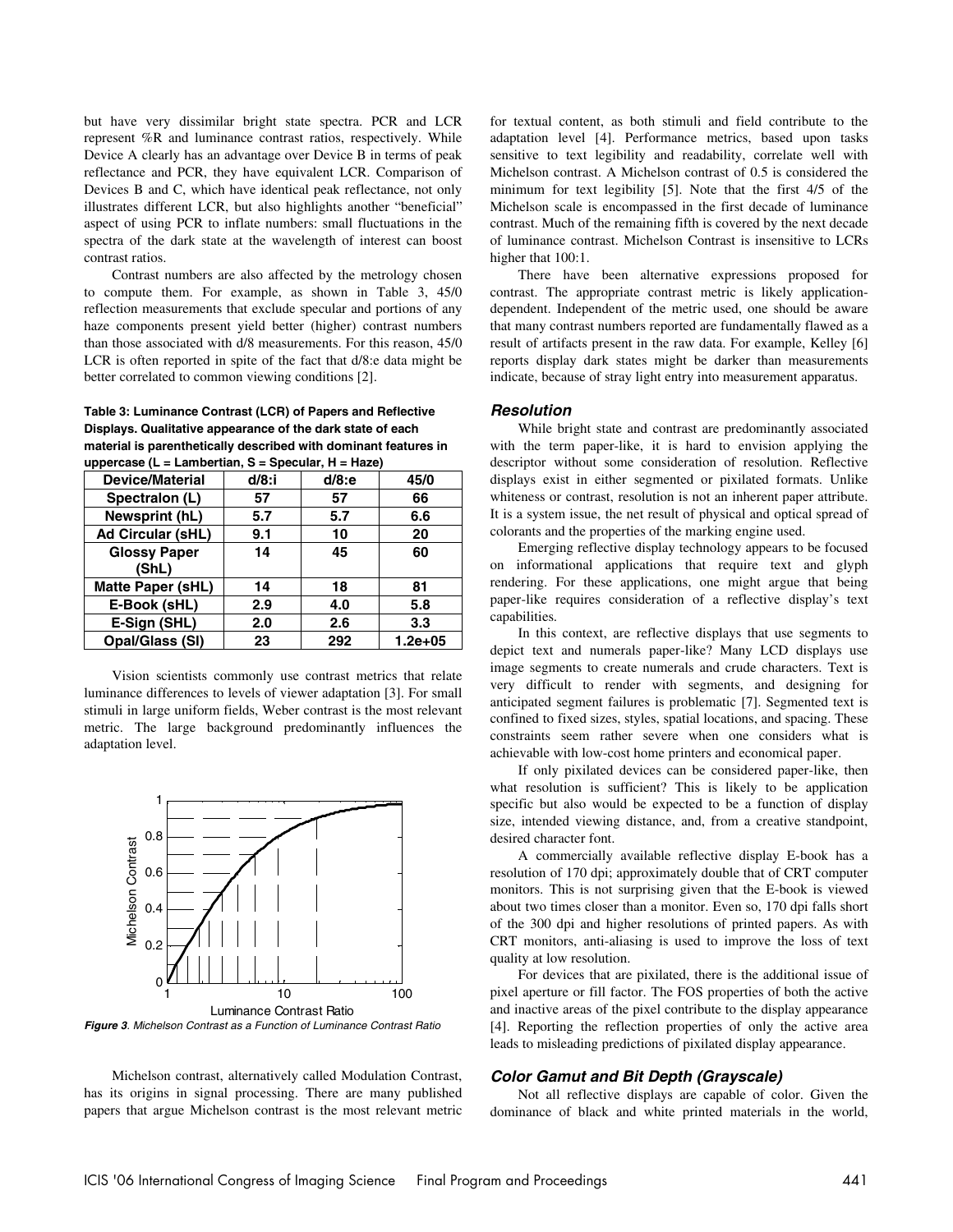reflective displays devoid of color should be eligible for the paperlike designation. If an application requires a reflective display to be capable of color, what is the best way to delineate this attribute?

"Full color" is often touted as a desirable feature. What does this term actually mean? The quantification of color gamut or palette is a topic of research in its own right. Color, like bright state and contrast, is an incredible source of confusion. Chromaticity plots are often used to communicate color capabilities of displays but are misleading representations of appearance. These plots lack luminance information needed to fully describe a color stimulus. Two devices might claim the same capability to generate a particular chromaticity coordinate. At low luminance levels an observer would perceive the stimulus as dark and devoid of color. Color created by spectral subtraction from a continuous source results in primary colors that change hue (and hence chromaticity coordinates) as colorant level is modulated (unstable primaries). Therefore, unlike some emissive displays, one cannot represent the achievable chromaticity coordinates using the triangle formed by the three color primaries.

It is also clear from research on color naming that hue alone, loosely associated with chromaticity plots, is insufficient to describe color stimuli perceived by observers [8]. For example, the colors pink, yellow, orange, and brown have relative intensities associated with them, as do the tones black, gray, and white. It follows directly from this that reflective display color capability will be dependent upon the ability to get good bright and dark states. Elevated bright states are required to generate color stimuli an observer would consider pink or yellow, while the colors blue and green are achievable on less capable displays.

Comparatively little is published concerning the bit depth or available gray levels that a reflective display must possess to be considered paper-like. Like resolution, papers in general have no inherent bit depth. The number of distinct levels obtainable is a system property, dependent upon paper, properties of the associated inks or colorants, and the marking engine.

Text on paper is typically one tonal value (black) to attain maximum contrast modulation associated with good legibility and readability. Style changes, such as italics, bold, underscore, size, and font are used to drawn attention or sort information. Thus one might consider paper-like for text-intensive applications to have no bit depth requirements. Grayscale text is intentionally limited to anti-aliasing techniques that improve visual quality compromised by insufficient resolution.

For non-text applications, higher bit depth is advantageous. In a monochrome system, it provides the necessary tonal values to render a pleasing image. Larger luminance ranges will require higher bit depths to a point where additional levels provide little value. For reflective displays having color capability, the palette resulting from one bit per channel would limit applications to simple glyph and icon renderings.

For color devices, bit depth directly relates to the number of different entries in the device color palette. Across most cultures, there are 11 uniquely identified color names [9]; a one-bit display, with three color primaries would be capable of 8 colors (typically black, white, cyan, magenta, yellow, red, green, blue). Therefore, one could hardly call a 1-bit system full color. Yellow, pink, brown, purple, and orange have hue and relative intensity requirements. To achieve them, an appropriate combination of bit depth, color primaries, and contrast would be required.

The definition of full color might lie anywhere on the continuum between a palette that has a single rendition of a color name to a palette comprised of millions of discernable colors. Low bit-depth systems with small color palettes might be suitable for spot color without rigid specification (highlight or representative hue). For complex imagery and rigidly specified spot color (trademark colors), many bits per channel might be required as a function of dynamic range to avoid color contouring and color errors.

## **Simulation of Display Concepts**

It is often useful to preview display appearance prior to actual prototyping and manufacture. Accurate (i.e., not misleading) simulation of reflective devices requires consideration of the surface properties, metrology, and illumination factors previously described. Readily available materials and systems, such as inkjet, thermal, or photographic paper and printers, can be used for generating simulations. Softcopy monitor preview might also be an option. The surface properties of the simulation material (or monitor), in terms of BRDF, should be as close to the device aim as possible and well understood. The dynamic range and color gamut should encompass that of the device specifications. Color calibrations and transforms must be created to relate metrology of the simulation material to its appearance in controlled viewing environments. These viewing environments should have illumination geometries similar to the application space for the proposed device. Despite well-intentioned rigor in creating such controls and calibrations, actual visual verification between simulations and prototypical devices often yields new insights.

By way of example, the data in Tables 3 can be used to select the most appropriate materials for reflective display simulations. The qualitative BRDFs suggest that the matte paper might best emulate the look of the E-book, while the E-sign might prove difficult to emulate with a paper material.

#### **Summary**

The term e-paper or paper-like is used rather liberally in publications and press releases. Reflective materials, both displays and paper, pose quite a metrology challenge, and the practice of quoting one or two numbers as a means of communicating expected appearance trivializes these difficulties. When one considers the potential applications of reflective displays, it is clear that other attributes such as resolution, color capability, bit depth, and addressability, should be evaluated before applying the paperlike designation. This overview has not considered physical characteristics such as thickness, flexibility, portability, and durability. What is expected of reflective displays concerning these qualities? They might be as important for applications that are currently well served by conventional printed papers.

Reflective displays need not be paper-like to be useful, but saying that they are, when they are not, might set unobtainable performance expectations and lead to fatal application mismatches.

Some reflective displays might have more in common with their emissive cousins than with paper materials. Front-of-screen characteristics, resolution, and bit-depth constraints seem more "monitor or PDA-like" than paper-like. Further research is needed regarding the specific requirements of applications if reflective displays are to successfully displace printed paper.